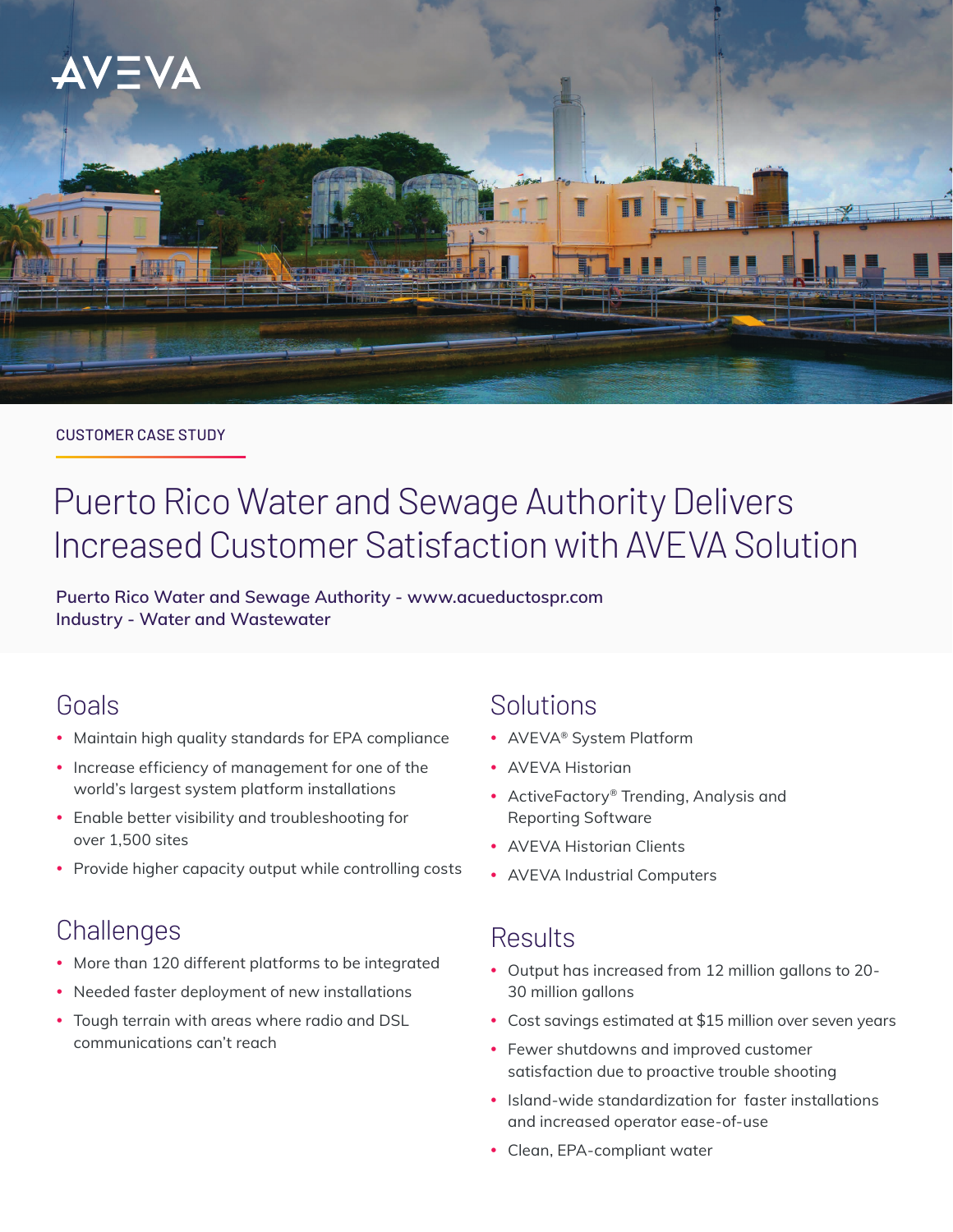**Puerto Rico** – Since being discovered by Christopher Columbus in 1493, Puerto Rico has lived up to its name as a "Rich Port." But since the island lacks a source of fresh water, inhabitants have always had to be wise with this precious resource.

During Spanish Colonial times, the military built five large cisterns beneath the Main Plaza to collect rain water. But today, with a population of almost four million people, the nation's needs for clean drinking water and waste water treatment are much more extensive. The system that serves them has grown to over 10,000 miles of water mains and aqueducts and 2,000 miles of sewage lines.

This large operation is managed by the Puerto Rico Water and Sewage Authority (Autoridad de Acueductos y Alcantarillado de Puerto Rico). The agency supervises over 1,500 sites that provide service to all five regions of the island. More than 120 platforms have been deployed, making it one of the largest System Platform implementations in the world today.

#### **Investing in Progress**

The Puerto Rico Water and Sewage Authority's strength is not just in its size. The agency is committed to advanced technology that enables it to provide the highest quality services. AVEVA distributor iMiS has been a key partner, working with the Authority to meet its aggressive objectives.

The latest updates were deployed so that the Water and Sewage Authority could increase water output, maintain EPA compliance, improve efficiency and also control costs. And while these goals may sound contradictory, with iMiS and the AVEVA solution, they were all possible.

To do it, iMiS recommended the addition of a state-of-the-art security system, high-speed historical data collection and components that would enable centralized management of 100% of the agency's critical facilities.

"Using AVEVA software has made this plant the role model for the Metro region. It has helped us improve and maintain the quality of the water produced in this facility – which is excellent!"

**Nancy Caceres** Plant Manager-Guaynabo

**-**

### **Improving Efficiency and Quality**

The first step was to transition to a fully automated system. By eliminating as many manual operations as possible, the AVEVA solution enabled the Authority to reliably control all aspects of the water and waste water treatment system – and to be proactive about it.

Jose Luis Muñoz, President of iMiS, explains, "The Water Authority has changed from a reactive system to a proactive system with the AVEVA solution. We know what's going on now, rather than having users tell us."

With real-time diagnostics, operators monitor the quality of the water and the treatment processes, plus they can make timely changes that help prevent compliance violations. Also, with the addition of AVEVA Historian, data can be gathered and organized easily and quickly for the monthly reports required by the Environmental Protection Agency. This means that the quality of the water is maintained consistently and the Water and Sewage Authority is meeting compliance regulations.

The agency has gained better troubleshooting capabilities as well. According to Muñoz, with systemwide data at their fingertips, decision making is much more rapid and efficient. Hector Sanabria, Information Technology Director, agrees, "You have all of the information in front of you. Therefore, once you see different alarms within the software interface, you can make decisions. You do not have to go directly to the facilities because you can see the information on the screen."